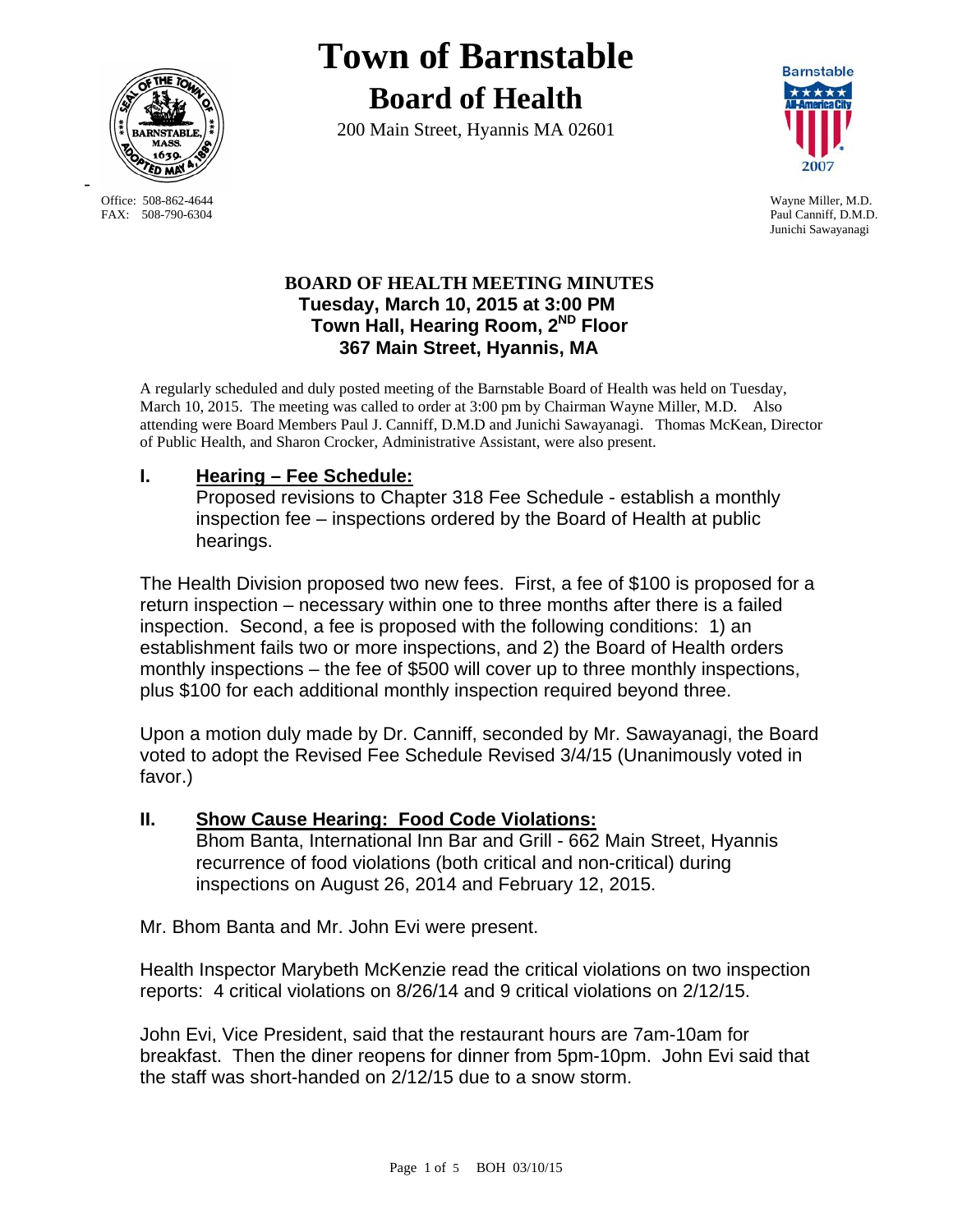Mr. Banta wanted to acknowledge that they are responsible for their inspection violations. They did correct them all immediately and upon the inspector's return 2/13/15, there were no violations.

Upon a motion duly made by Dr. Canniff, seconded by Mr. Sawayanagi, the Board voted to grant the International Inn to continue operations with the following conditions: 1) They must come before the Board of Health at the August 18, 2015 meeting for a follow-up, 2) There will be three unannounced food inspections prior to August 18, 2015, and 3) If there is another failed food inspection prior to August 18<sup>th</sup>, the facility must come back to the Board at the next meeting following the food inspection. (Unanimously, voted in favor.)

## **III. Sewer Connection – Stewart Creek:**

Janis Gold representing Mary Grace Tavares, owner – 61 and 67 Betty's Pond Road, Map and Parcel 290-088 and 290-089, Hyannis, financial hardship to connect to sewer.

Janis Gold representing Mary Tavares, owner, who is 85 yrs old and has financial hardship. Mary Travares lives in one unit and her brother lives in the other. Bortolotti did an estimate of \$7,500 per unit and the estimate did not include the cost of work on the electrical board work for the grinder pumps needed.

Mr. McKean said the staff did not have an issue with waiting until it transfers ownership and Mr. McKean suggested wording be recorded on the deeds. Dr. Canniff suggested we make sure it is not owned in a trust.

Upon a motion duly made by Dr. Miller, seconded by Mr. Sawayanagi, the Board voted to treat each of the properties separately and granted a deferment of five years from sewer hook-up for each property until the ownership of property is transferred with the following conditions: 1) if the property has not transferred ownership within five years, they will return to the Board, and 2) if the septic system fails, the property must hook up to town sewer. (Unanimously, voted in favor.)

# **IV. I/A Monitoring Plan (Test Results):**

Winston Steadman, representing Oyster Harbors Club – 170 Grand Island Drive, Osterville, results of I/A Monitoring results.

Postponed until April 14, 2015 meeting as Mr. Steadman was not able to attend.

## **V. Food Guide:**

Proposed changes to list of foods acceptable without a grease trap variance.

Mr. McKean reviewed the staff comments for the Board. The grilled hot dogs were proposed over the steamed hot dogs as the water they are steamed in goes down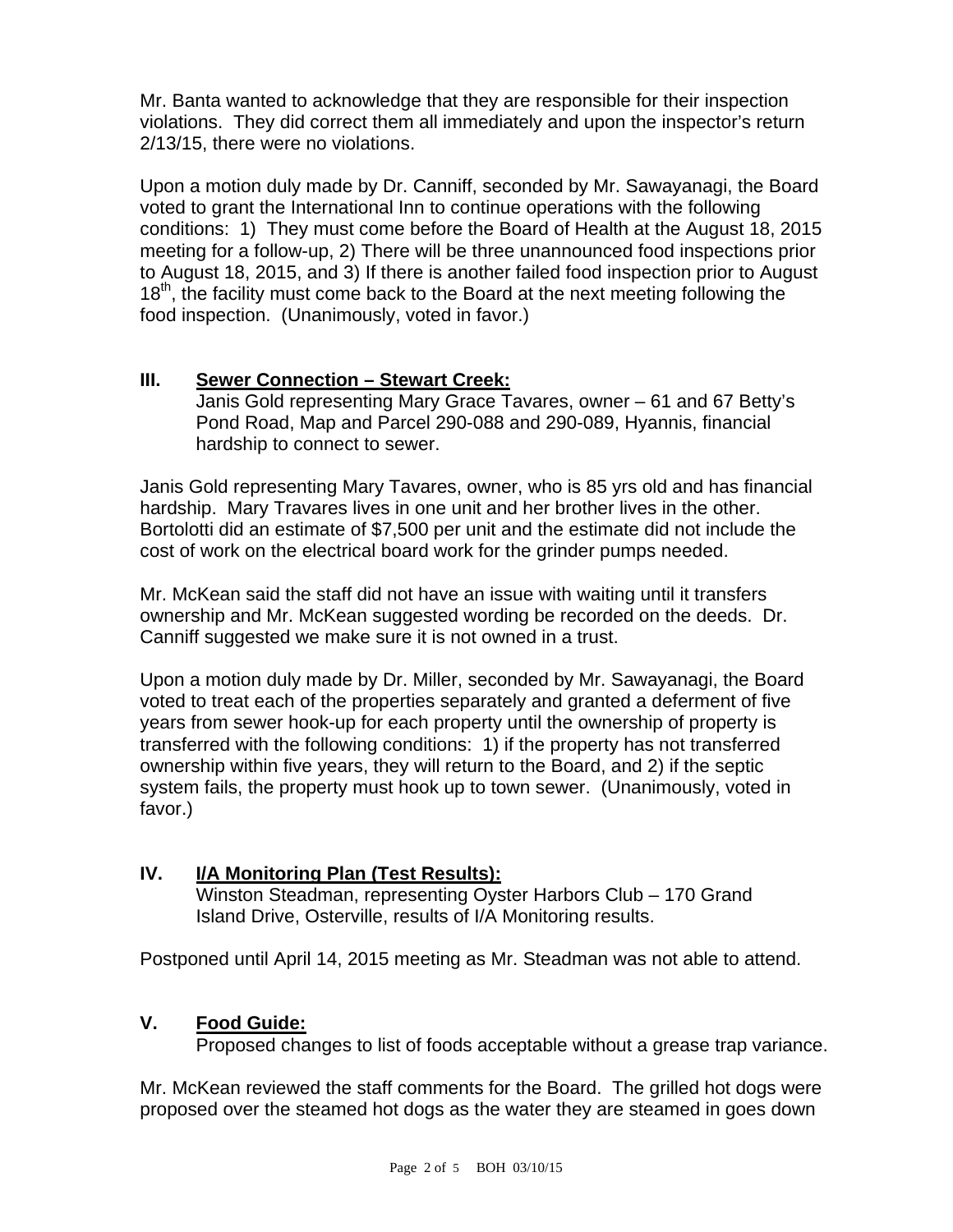the drain and into the sewer system. Grilled hot dogs generally have the grease end up on the bun or the paper plate.

Sandwiches with mayonnaise used only as a condiment (as in a ham and cheese with mayonnaise on the bread) would be allowed. Sandwiches in which the filling was made with mayonnaise (as in chicken salad or tuna salad) would not be included on the list.

Upon a motion duly made by Dr. Canniff, seconded by Mr. Sawayanagi, the Board voted to adopt the changes in the "List of Foods Acceptable Without a Grease Trap Variance". (Unanimously, voted in favor.)

### **VI. Old / New Business:**

A. Approval of the Minutes: February 2015.

Upon a motion duly made by Dr. Canniff, seconded by Mr. Sawayanagi, the Board voted to approve the minutes for the February 10, 2015 Board meeting with the added notation (Item IV. B. Board inquired into the cost of operating the IA system). (Unanimously, voted in favor.)

B. Draft – Body Artist Permit: Variance from Code Requirement to take a College Accredited Course in Anatomy and Physiology – Variance Guide.

Board showed support for the draft. (See Attachment#1). This item will be moved to the April 14, 2015 meeting for a vote. The body art establishments in town will be notified of the meeting.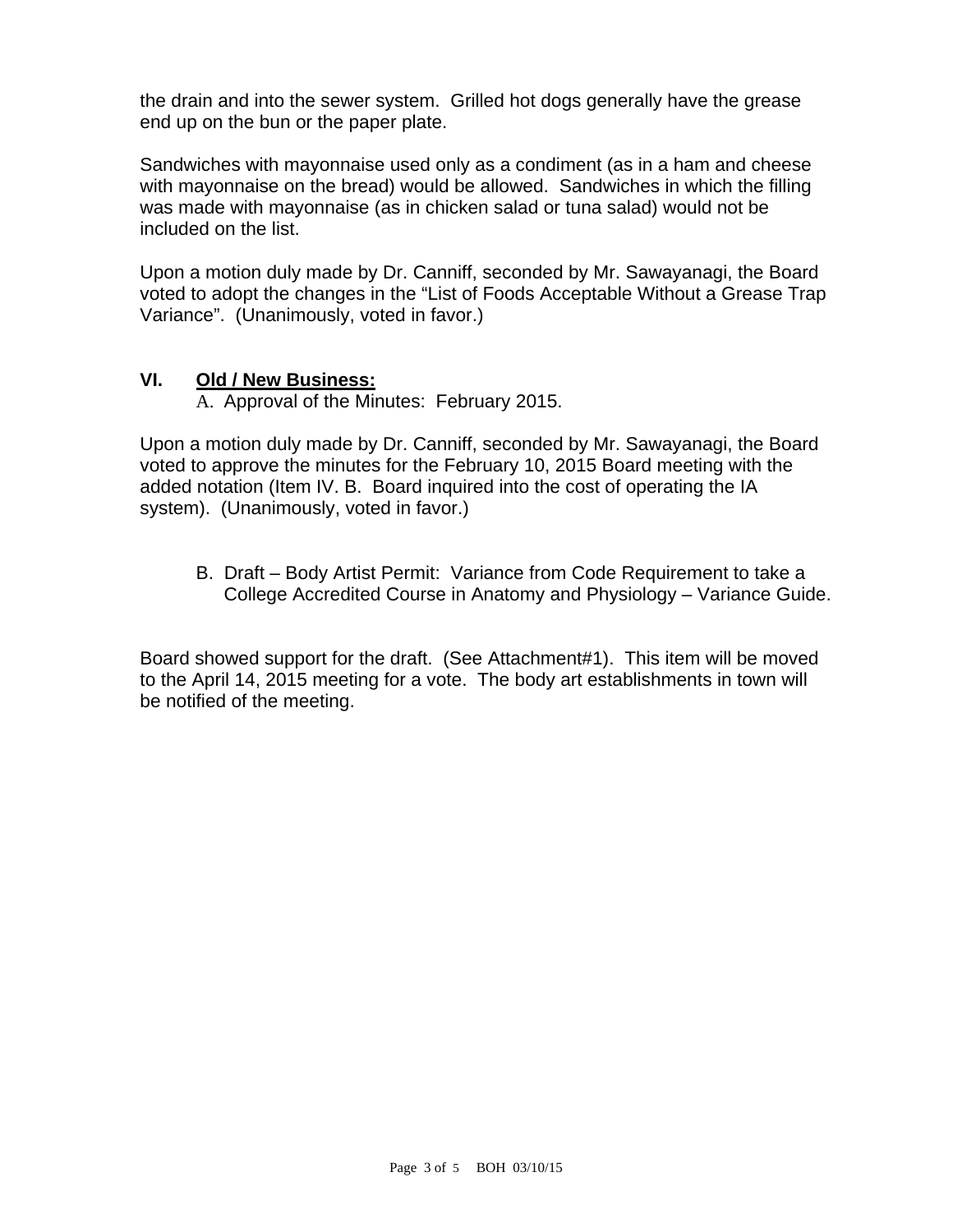#### **BODY ARTIST PERMIT VARIANCE GUIDE**

#### **CRITERIA FOR OBTAINING A VARIANCE FROM CODE REQUIREMENT TO TAKE A COLLEGE ACCREDITED COURSE IN ANATOMY AND PHYSIOLOGY FOR TATTOOING ONLY**

- I. Only one variance may be granted for each fully licensed, full-time tattoo artist at one time.
- II. If applicant has no tattoo experience, he/she should be trained for 18 months.
	- A. Trainee shall acquire the following before applying to the Board of Health for a variance from the Anatomy and Physiology Course:
		- 1. Start series of Hepatitis B shots. (Three shots are required to be completed within a six (6) month period.)
		- 2. CPR Class (to be done in person)
		- 3. Blood-borne Pathogens course (can be taken on-line)
		- 4. Tattoo Artist Skin Course (Quincy BOH)
	- B. For the first six (6) months of training, the trainee shall:
		- 1. Draw, color and shade tattoo stencils. Learn how to make stencils.
		- 2. Practice lettering.
		- 3. Observe other licensed artists in the following manner:
			- a. Set up of machines, needles and inks.
			- b. Break down of machines, needles and inks.
			- c. Proper techniques of needle depth and speed for shading, coloring and outlining a tattoo.
			- d. Proper disposal of contaminated gloves, needles, tubes, inks and work surfaces.
			- e. Proper training for the prevention of cross-contamination of all the above.
			- f. Proper instruction of aftercare of tattoo with client.

During this time, apprentice shall observe and ask questions. After six (6) months, the trainee's skills shall be reviewed by the owner.

If the owner feels confident, then the trainee will begin the tattoo process.

- C. For the first three (3) months of the tattoo process:
	- 1. The trainee will tattoo only selected customers.
	- 2. These customers will be told, in advance, that they are being tattooed by a trainee and will sign a waiver.
	- 3. No tattoo shall be done without a licensed artist observing.
- D. After the first three (3) months of tattooing (item C above):